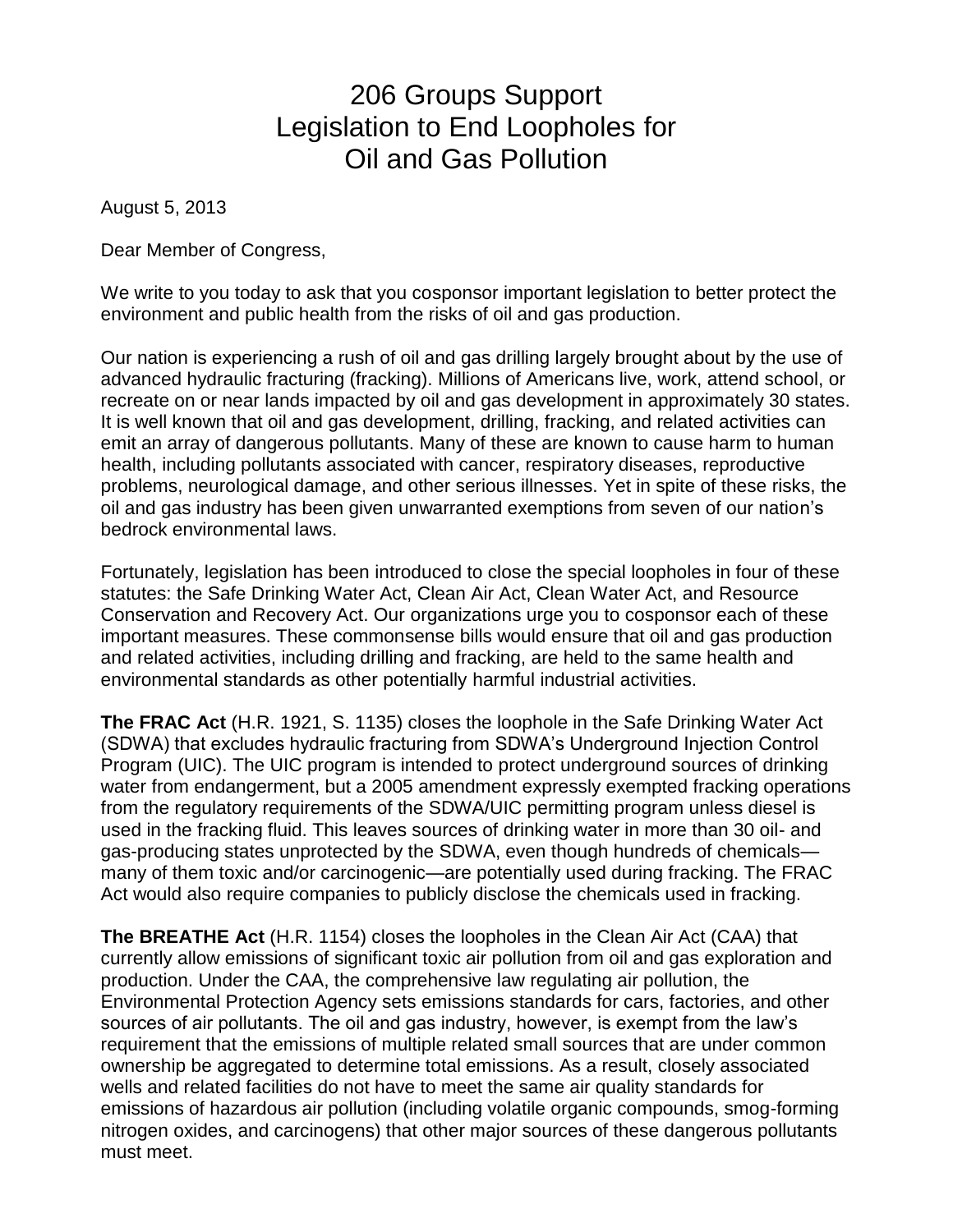**The FRESHER Act** (H.R. 1175) would close the loophole in the Clean Water Act (CWA) that endangers water quality near oil and gas production activities. The CWA is the foundational law that protects American rivers, streams, wetlands, and other waterways from pollution. Under the CWA, a permit is required for large-scale, ground-disturbing activities that increase stormwater runoff and the risk of water pollution. This important permitting requirement, however, has been waived for oil and gas production, even though the runoff from oil and gas well pads and related infrastructure can be contaminated with dangerous pollutants. Such runoff can and has polluted waterways – degrading water quality, and damaging aquatic habitats.

**The CLEANER Act** (H.R. 2825) would close the loophole in the Resource Conservation and Recovery Act (RCRA) that currently prevents appropriate treatment of hazardous wastes from oil and natural gas production. RCRA requires the safe handling, transport and disposal of hazardous wastes. In the 1980s, however, wastes from oil and gas exploration and production were exempted from RCRA's safety requirements for toxic waste management, even though these wastes (including fracking fluids and produced waters) contain dangerous substances including volatile organic compounds, acids, lead and other heavy metals, petrochemicals including diesel fuel, and radioactive materials. As a result, the task of regulating oil and gas wastes has been left to a patchwork of inadequate regulation among states, leading to the widespread mismanagement of these dangerous materials.

As drilling and fracking rapidly expand across the nation, it is now time to protect communities and human health from the risks of fossil fuel development by updating the laws that have given the industry a free pass to pollute. As Americans grow increasingly concerned about the impacts of this drilling boom, it is more important than ever that we hold the oil and gas industry to the same health and environmental protection standards as other industries. Our organizations urge you to cosponsor these four important bills to better safeguard families and communities nationwide.

Sincerely,

# **National and Regional Businesses and Organizations**

Michael Brune *Executive Director, Sierra Club*

Trip Van Noppen *President, Earthjustice*

Frances Beinecke *President, NRDC*

Gene Karpinski *President, League of Conservation Voters*

Erich Pica *President, Friends of the Earth*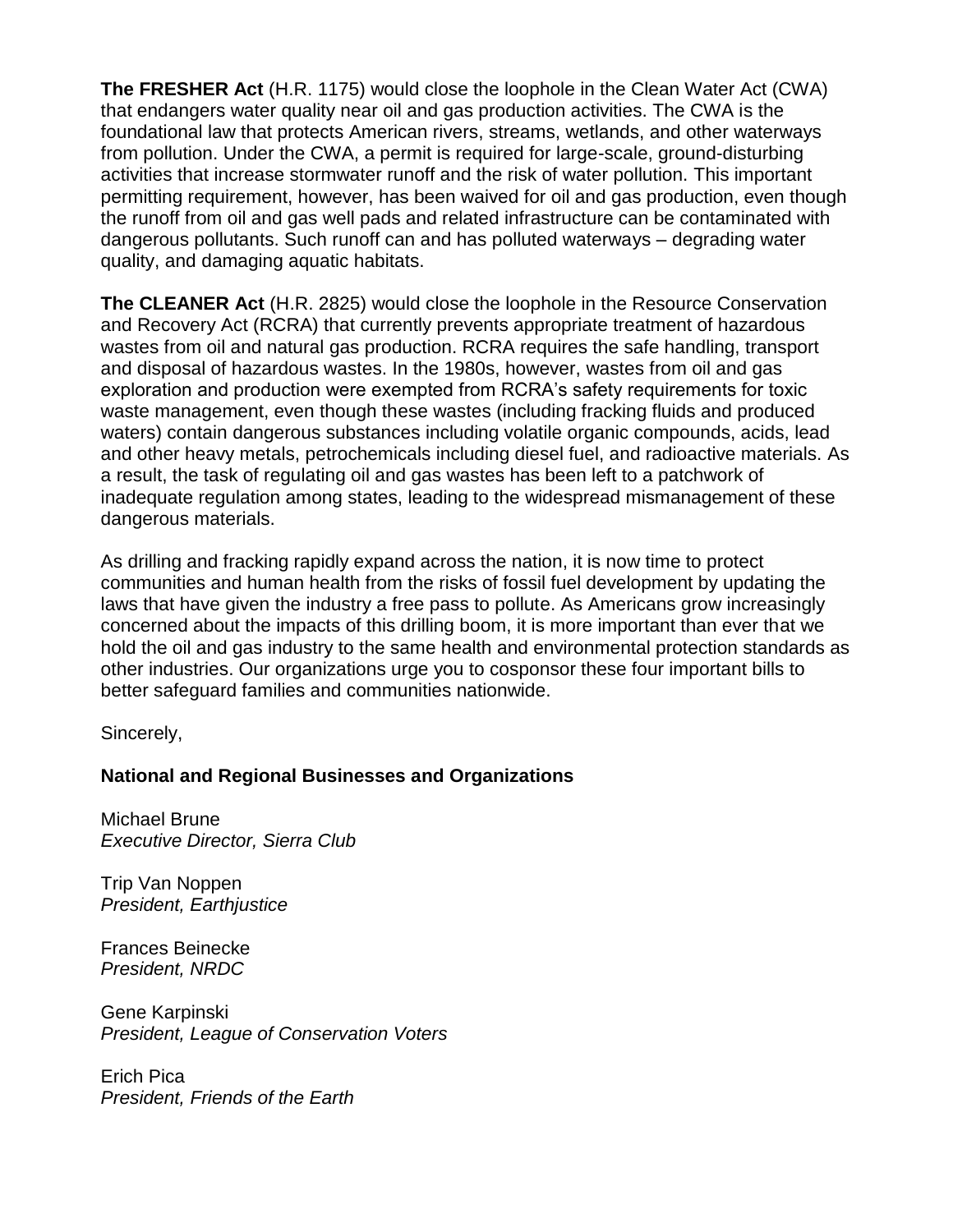Dan Shugar *Chief Executive Officer, Solaria*

Seth B. Shonkoff, PhD, MPH *Executive Director, Physicians Scientists & Engineers for Healthy Energy*

Wenonah Hauter *Executive Director, Food & Water Watch*

Margie Alt *Executive Director, Environment America*

Robert Wendelgass *President & CEO, Clean Water Action*

May Boeve *Executive Director, 350.org*

Anna Galland *Executive Director, MoveOn.org*

Jamie Williams *President, The Wilderness Society*

Katie Huffling *Director of Programs, Alliance of Nurses for Healthy Environments*

Peggy M. Shepard *Executive Director, WE ACT for Environmental Justice, Inc.*

Jennifer Krill *Executive Director, Earthworks*

Catherine Thomasson, MD *Executive Director, Physicians for Social Responsibility*

Wm. Robert Irvin *President and CEO, American Rivers*

Katherine McFate *President & CEO, Center for Effective Government*

Kathleen Rogers *President, Earth Day Network*

Caroline Farrell *Executive Director, Center on Race, Poverty & the Environment*

Mark Reynolds *Executive Director, Citizens Climate Lobby*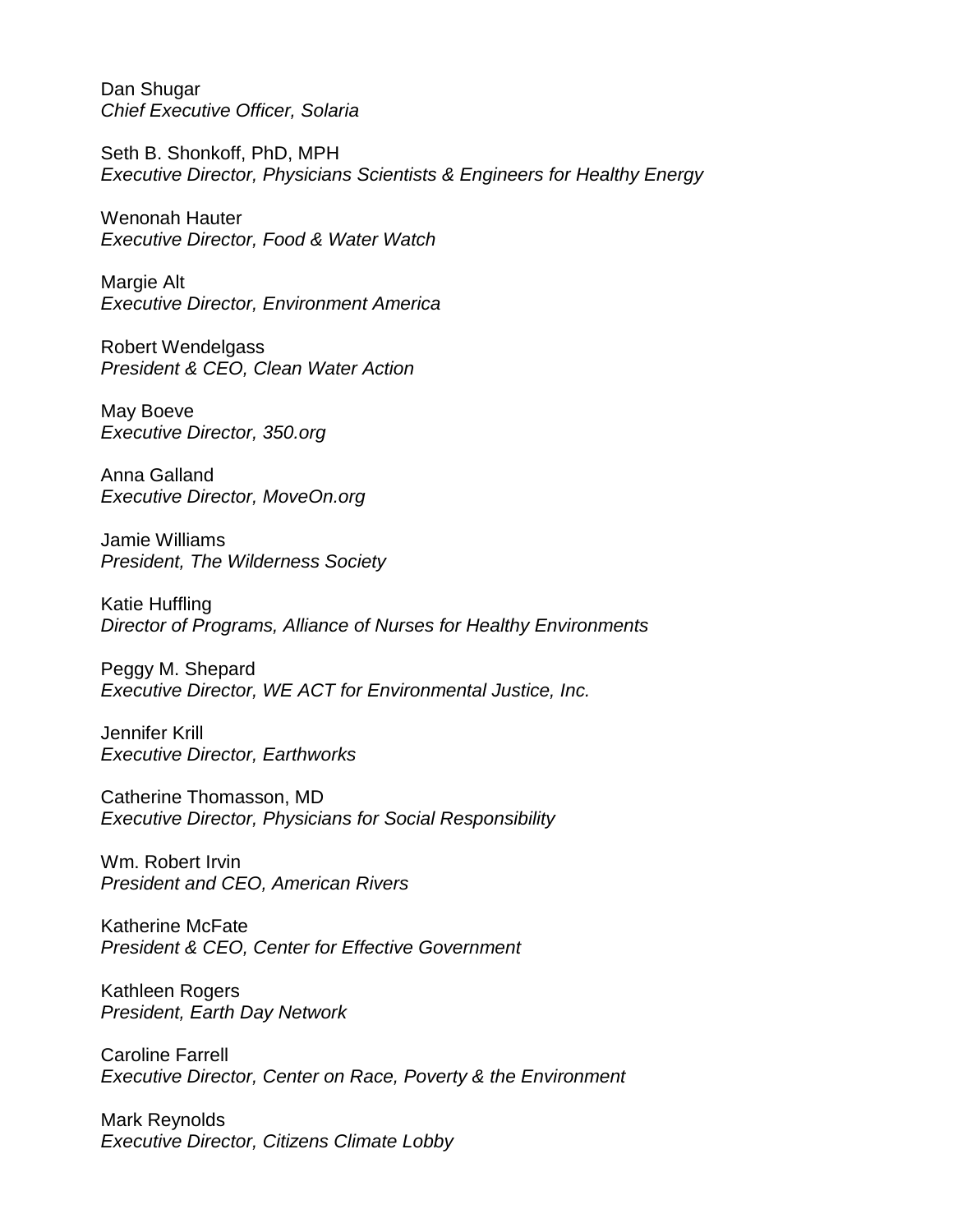Cindy Zipf *Executive Director, Clean Ocean Action*

Karuna Jaggar *Executive Director, Breast Cancer Action*

Drew Hudson *Director, Environmental Action*

Lois Marie Gibbs *Executive Director, Center for Health, Environment & Justice*

Nat Mund *Legislative Director, Southern Environmental Law Center*

Steve Kretzmann *Executive Director, Oil Change International*

Kieran Suckling *Executive Director, Center for Biological Diversity*

Peter Bahouth *Executive Director, U.S. Climate Action Network*

Heather White *Executive Director, Environmental Working Group*

Dan Becker *Director, Safe Climate Campaign*

Melinda Hughes-Wert *President, Nature Abounds*

Dawn Haney *Director of Training & Development, Buddhist Peace Fellowship*

Paul Kaufman *Director of Advocacy, GreenFaith – Interfaith Partners for the Environment*

Patrick Sweeney *Director, Western Organization of Resource Councils*

Cindy Shogan *Executive Director, Alaska Wilderness League*

Carol Kwiatkowski, PhD *Executive Director, The Endocrine Disruption Exchange*

Tehri Parker *Executive Director, Rocky Mountain Wild*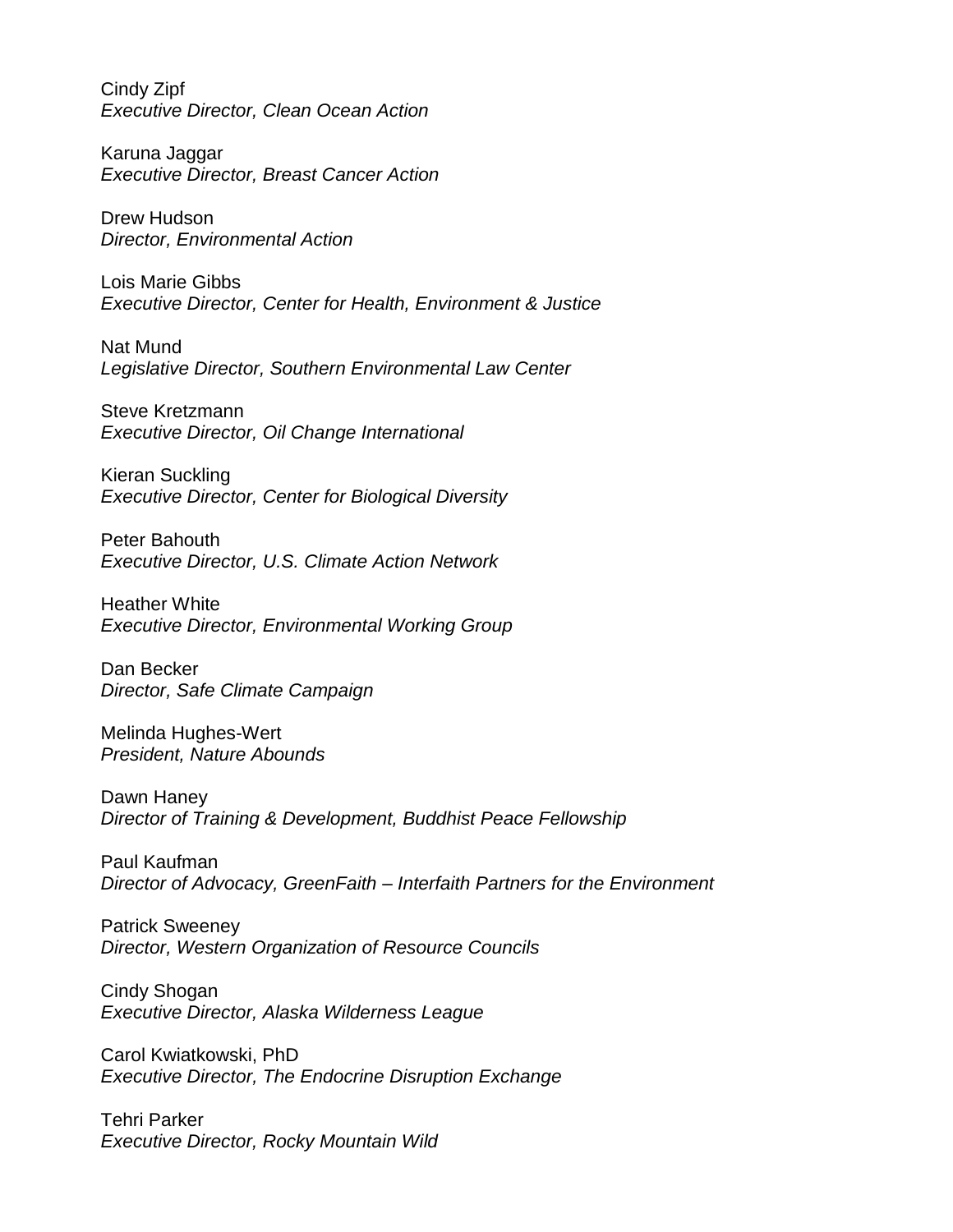Harriet Shugarman *Executive Director, Climate Mama*

Bruce Gordon *President, EcoFlight*

Mike Tidwell *Executive Director, Chesapeake Climate Action Network*

Joseph Otis Minott *Executive Director, Clean Air Council*

Tom Cormons *Executive Director, Appalachian Voices*

John Horning *Executive Director, WildEarth Guardians*

The Rev. Cn. Sally G. Bingham *President, Interfaith Power & Light*

Judith Holyoke Schoyer Rodd *Director, Friends of Blackwater*

Zeke Grader *Executive Director, Pacific Coast Federation of Fishermen's Associations*

Matthew Logan *President, Potomac Riverkeeper*

Jeff Kelble *Shenandoah Riverkeeper*

Tracy Carluccio *Deputy Director, Delaware Riverkeeper Network*

Maya van Rossum *Delaware Riverkeeper*

Guy Alsentzer *Director, Lower Susquehanna Riverkeeper*

Carolyn Jones *Co-founder, LNG Opposition Team*

Tom Athanasiou *Executive Director, EcoEquity*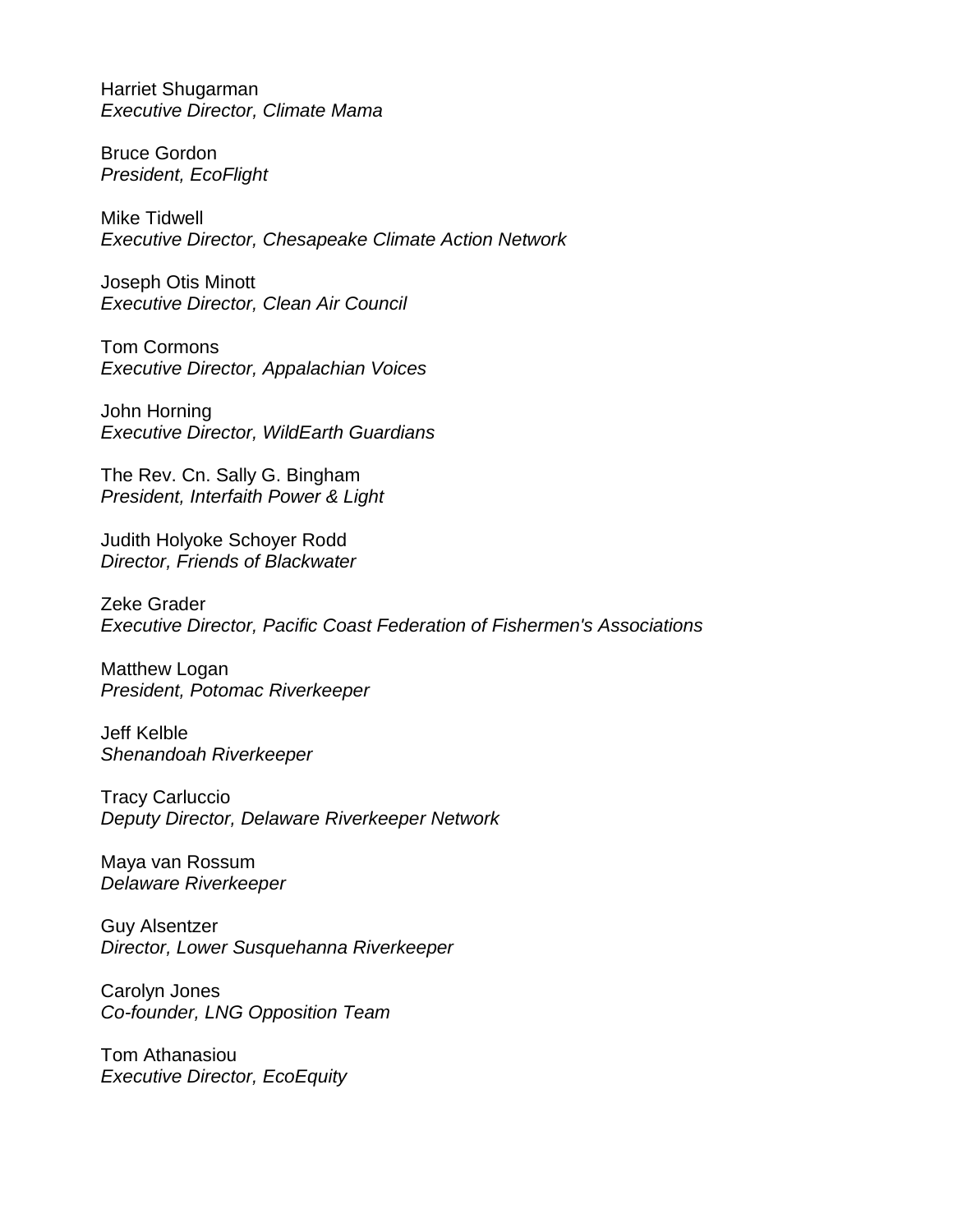Maura Cowley *Executive Director, Energy Action Coalition*

Shelley Silbert *Executive Director, Great Old Broads for Wilderness*

Joseph B. Uehlein *Board President, Labor Network for Sustainability*

David Braun *President, United for Action*

Rabbi Arthur Waskow *Director, The Shalom Center*

Adrienne Esposito *Executive Director, Citizens Campaign for the Environment* 

#### **Alaska**

Hal Shepherd *Director, Center for Water Advocacy*

Vi Waghiyi *Environmental Health & Justice Program Director, Alaska Community Action on Toxics*

# **California**

Patricia McPherson *President, Grassroots Coalition Los Angeles*

Michael J. Painter *Coordinator, Californians for Western Wilderness*

Dan Jacobson *Legislative Director, Environment California*

John Brooks *President, Citizens For Responsible Oil & Gas Ventura County*

Jess Dervin-Ackerman *Chair, 350 Bay Area*

Jeanne Blackwell *Director, SLO Clean Water Action San Luis Obispo*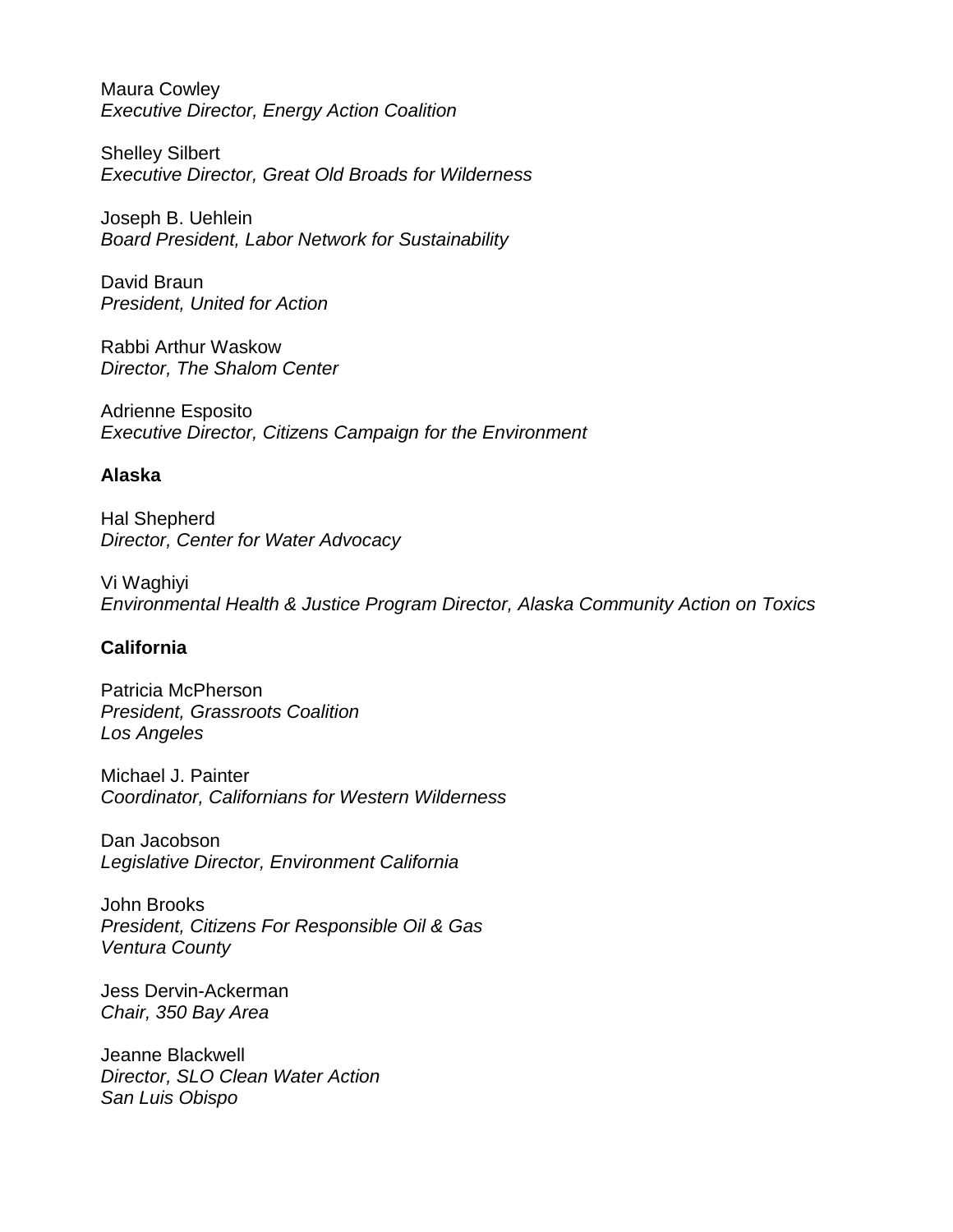Jeff Kuyper *Executive Director, Los Padres ForestWatch Santa Barbara*

Peg Mitchell *Public Policy Committee, SanDiego350.org*

Ray Bishop *Chair, Business and Professional Caucus - California Democratic Party*

Damien Luzzo *Chief Executive Officer, SaveWithSunlight Davis*

Stephen Murray *Director, Baldwin Hills Oil Watch*

Kiki La Porta *President, Sustainable Marin*

# **Colorado**

Rein van West, *President, Western Colorado Congress*

Kaye Fissinger *President, Our Health, Our Future, Our Longmont Longmont*

Marcia Dasko *Board of Managers - President, North Fork Ranch Landowner's Association Weston*

Jim Ramey *Director, Citizens for a Healthy Community Hotchkiss*

Sarah Sauter *Executive Director, Western Slope Conservation Center Paonia*

RJ Harrington, Jr. *Executive Director, Clean Energy Action*

Keli Kringel and Barb Kowalik *Directors, Citizens for Huerfano County*

Jeanne Bassett *Program Director, Environment Colorado*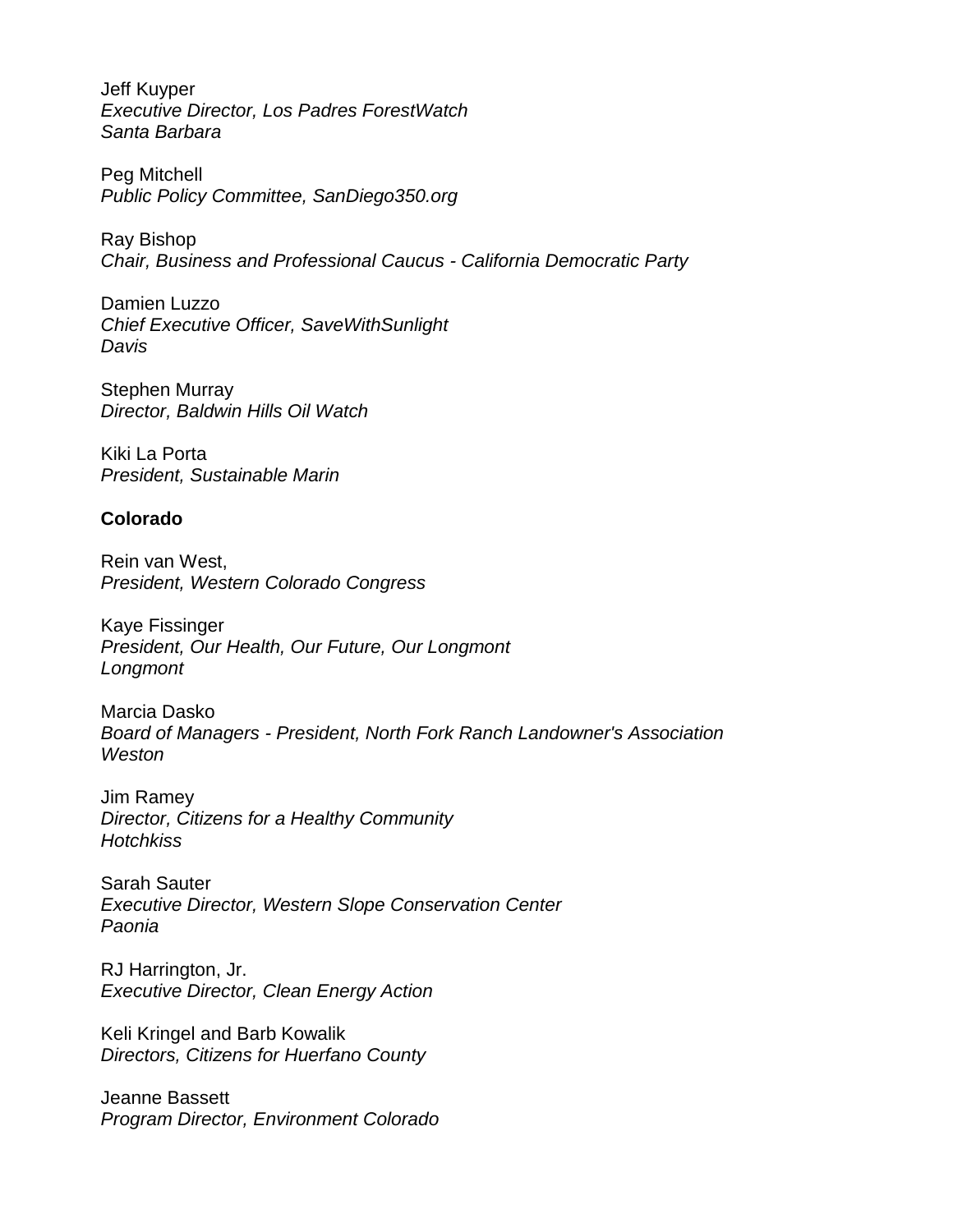Dan Randolph *Executive Director, San Juan Citizens Alliance Durango*

Roz McClellan *Director, Rocky Mountain Recreation Initiative Nederland*

Allison N. Melton *Public Lands Director, High Country Citizens' Alliance*

Bob Winkler *Founder, Frack Files of Weld*

Will Roush *Interim Director, Wilderness Workshop Carbondale*

Laura Fronckiewicz *Founder, Our Broomfield Broomfield*

Leslie Robinson *Chair, Grand Valley Citizens Alliance*

Elaine Schmidt *Chairperson, Women's international League for Peace and Freedom Greeley*

Conny Jensen *Administrator, Plains Alliance for Clean Air and Water*

Christine Canaly *Director, San Luis Valley Ecosystem Council*

# **Connecticut**

Chris Phelps *State Director, Environment Connecticut*

# **Georgia**

Jennette Gayer *Director, Environment Georgia*

# **Illinois**

Lora Chamberlain *Organizer, Frack Free Illinois*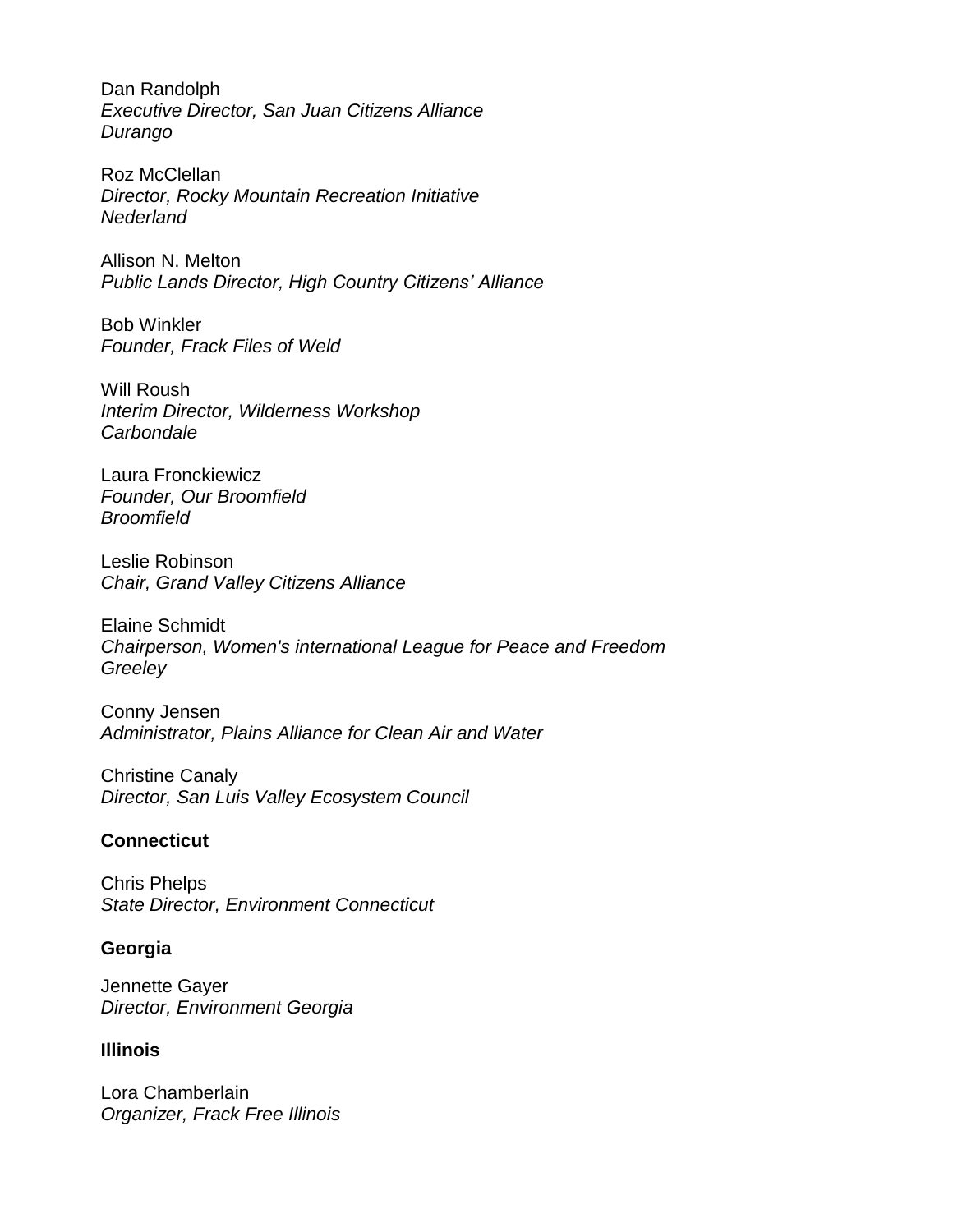Traci Barkley *Water Resources Scientist, Prairie Rivers Network Champaign*

Liz Patula *Co-founder, Southern Illinoisans Against Fracturing Our Environment*

David A. Kraft *Director, Nuclear Energy Information Service Chicago*

Beverley Walter *Organizer, Citizens to Protect Our Water Chicago*

# **Iowa**

Douglas C. Harr *President and COO, Iowa Audubon*

Dan Kohler *Regional Director, Environment Iowa*

# **Kansas**

Ann Suellentrop M.S.R.N.<sup>i</sup> *Director, Physicians for Social Responsibility - Kansas City*

# **Maine**

Emily Figdor *Director, Environment Maine*

# **Maryland**

Eric Robison *President, Citizen Shale*

Russell S. Donnelly *Chairman, SouthEast Communities Against Pollution Baltimore*

Tom Wolfe *Vice President, Savage River Watershed Association*

Anne Ambler *President, Neighbors of the Northwest Branch of the Anacostia River*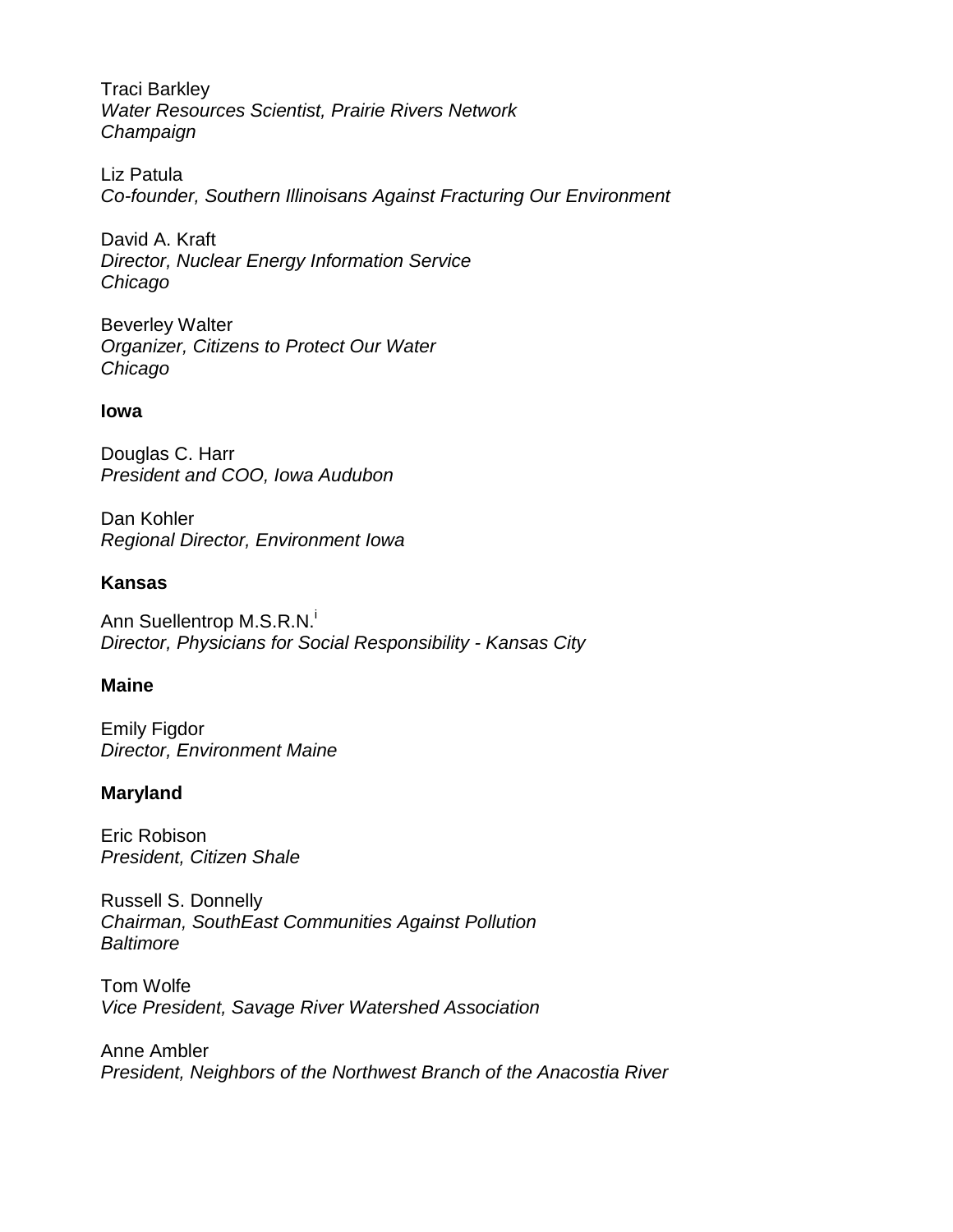David Masur *Regional Director, Environment Maryland*

# **Massachusetts**

Johanna Neumann *Regional Director, Environment Massachusetts*

#### **Michigan**

Peggy Case *President, Michigan Citizens for Water Conservation*

Virginia Shannon *State Associate, Environment Michigan*

Sondra Loucks Wilson *Facilitator, Justice and Peace Task Force of Plymouth United Church of Christ Grand Rapids*

Jacque Rose *Co-founder, Friends of the Au Gres-Rifle Watershed* 

George Bartnick *Chief Executive Officer, Move to Amend - Grand Rapids Grand Rapids*

Steve Losher *President, Michigan Land Air Water Defense*

#### **Minnesota**

Sam Chadwick *Advocate, Environment Minnesota*

# **Mississippi**

Dr. Charlotte Keys *Founder, Jesus People Against Pollution*

#### **Missouri**

Stuart Keating *State Advocate, Environment Missouri*

Ann Suellentrop M.S.R.N.<sup>ii</sup> *Director, Physicians for Social Responsibility - Kansas City*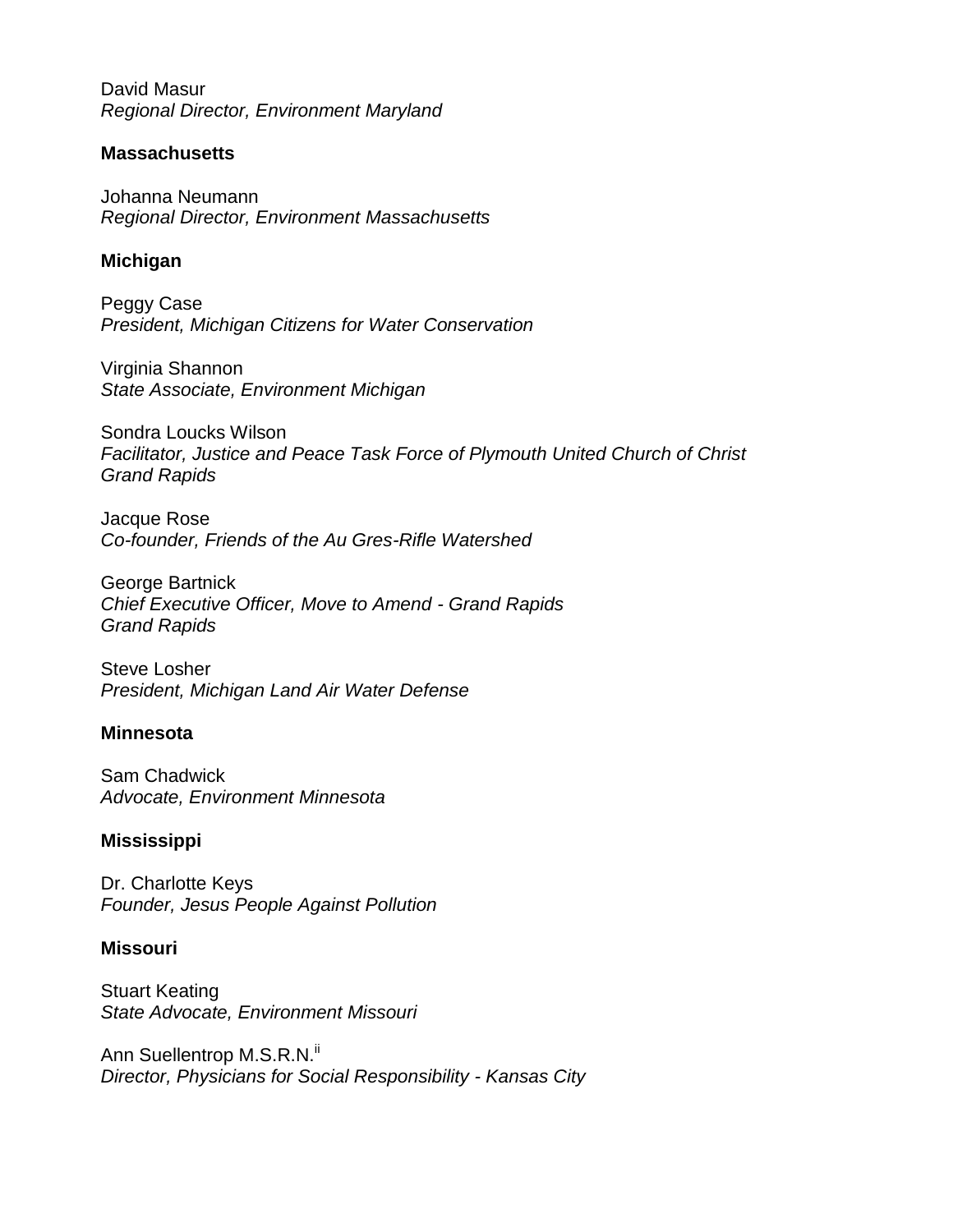#### **Montana**

Walter Archer *Chair, Northern Plains Resource Council*

#### **Nebraska**

Santana Tamarak *Board Chair, Western Nebraska Resources Council*

#### **New Jersey**

Georgina Shanley *Founding Member, Citizens United for Renewable Energy Ocean City*

Amy Goldsmith *State Director, Clean Water Action New Jersey*

Amanda J. Nesheiwat *Director, New Jersey Sustainable Collegiate Partners*

Suzanne Golas *Director, WATERSPIRIT Elberon*

Lisa Riggiola *Executive Director, Citizens For A Clean Pompton Lakes Pompton Lakes*

Andrew Coleman *President, Bus for Progress*

Kathy Maher *President, Coastal Monmouth Democratic Club Monmouth County*

Diane Wexler *Co-founder, Northjersey Pipeline Walkers*

Doug O'Malley *Interim Director, Environment New Jersey*

# **New Mexico**

Sanders Moore *Director, Environment New Mexico*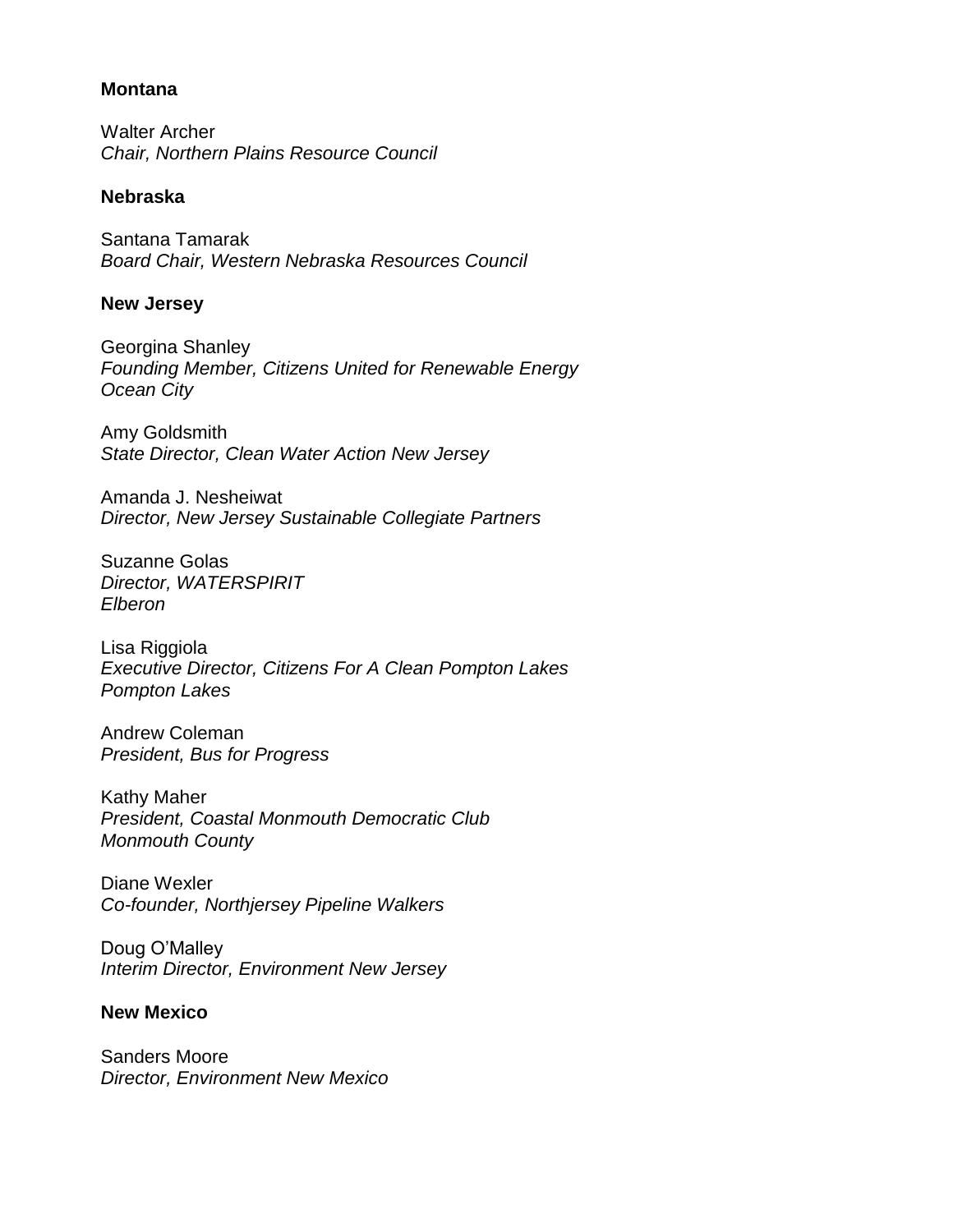Cordia Sammeth *Member, Committee for Clean Water, Air and Earth Las Vegas*

#### **New York**

Buck Moorhead *Chair, NYH2O*

Joe Levine *Director, Citizens for Water*

Paul Gallay *President and Hudson Riverkeeper, Riverkeeper*

Patti Wood *Executive Director, Grassroots Environmental Education Port Washington*

Jill Wiener *Catskill Citizens for Safe Energy*

Ellen Z. Harrison *Director, Fleased*

Barbara Warren *Executive Director, Citizens' Environmental Coalition*

Linda A. DeStefano *Founding Member, Alliance for a Green Economy*

Ramsay Adams *Executive Director, Catskill Mountainkeeper*

Andrea Reynosa *President, The Solution Project Narrowsburg*

Karen London, *Co-founder, Sullivan Area Citizens for Responsible Energy Development (SACRED)*

Eric Whalen, *Field Organizer, Environment New York*

# **North Carolina**

Susannah Tuttle, M. Div *Director, North Carolina Interfaith Power & Light*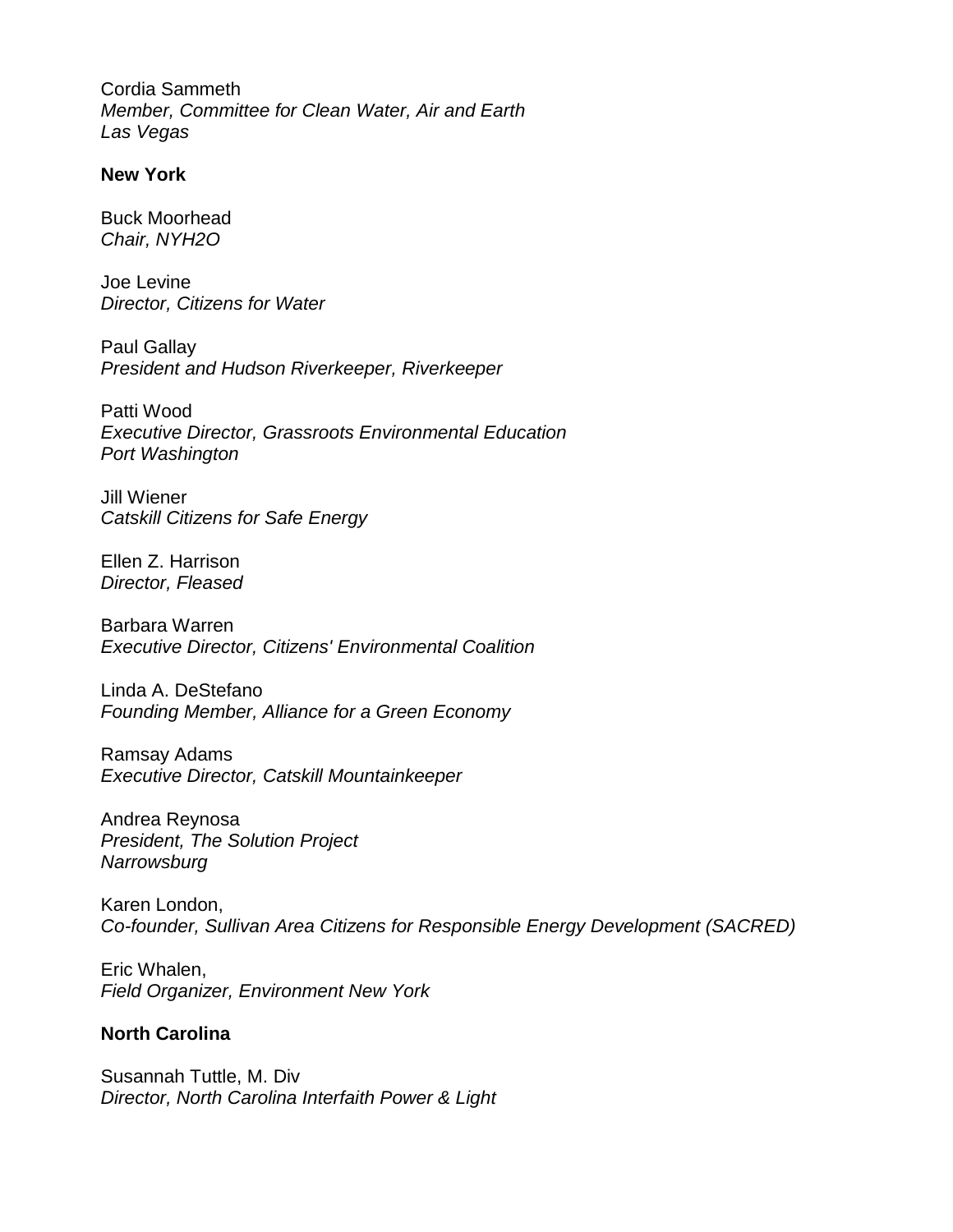Hope Taylor *Executive Director, Clean Water for North Carolina*

Elizabeth Ouzts *Director, Environment North Carolina*

David Streifford *Co-founder, Preserve Carolina*

Martha Girolami *Haw River Assembly*

# **Ohio**

Kari Matsko *Director, People's Oil & Gas Collaborative - Ohio*

Heather Cantino *Steering Committee Member, Athens County Fracking Action Network Athens County*

Vanessa Pesec *President, Network for Oil and Gas Accountability and Protection*

Joanne Gerson *Chair, Southwest Ohio No Frack Forum*

Mary Greer *Adjunct Associate, Ohio Organizing Collaborative*

Phil Cantino *President, Friends of Strouds Run State Park Athens*

Julian Boggs *Director, Environment Ohio*

Cheryl Johncox *Executive Director, Buckeye Forest Council*

Donna Goodman *President, Athens Conservancy*

Gwen Fischer and Jeanne Cebulla *Co-founders, Concerned Citizens Ohio*

Lea Harper *Director, FreshWater Accountability Project Ohio*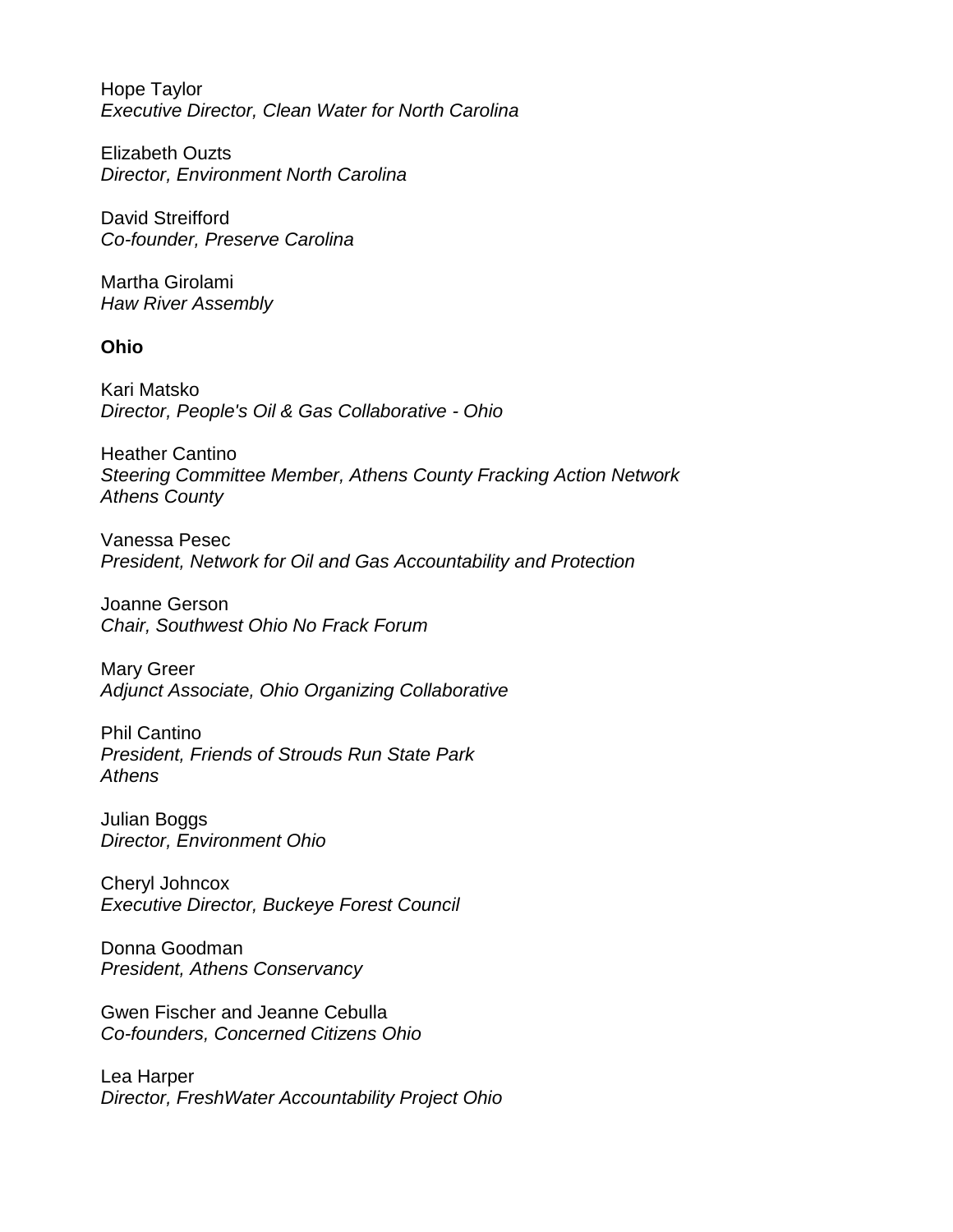Carol Apacki *Co-chair, Licking County Concerned Citizens for Public Health and Environment*

Mary Greer *Adjunct Associate, Stand Up Ohio*

Elyse Hirsch *Co-founder, Stark-Summit Coalition*

Nick Teti *Co-founder, Coshocton Citizens for Truth About Fracking*

# **Oregon**

Sarah Higginbotham *Director, Environment Oregon*

# **Pennsylvania**

Cherie Eichholz *Executive Director, Physicians for Social Responsibility - Philadelphia*

Barbara Arrindell *Director, Damascus Citizens for Sustainability Damascus Township*

Jenny Lisak *Co-director, Pennsylvania Alliance for Clean Water and Air*

Julie Ann Edgar *Organizer, Lehigh Valley Gas Truth Bethlehem*

Diane Sipe *President, Marcellus Outreach Butler Butler County*

Karen Feridun *Founder, Berks Gas Truth Berks County*

Beverly Braverman *Executive Director, Mountain Watershed Association*

Krissy Kasserman *Youghiogheny Riverkeeper*

Josh McNeil *Executive Director, Conservation Voters of Pennsylvania*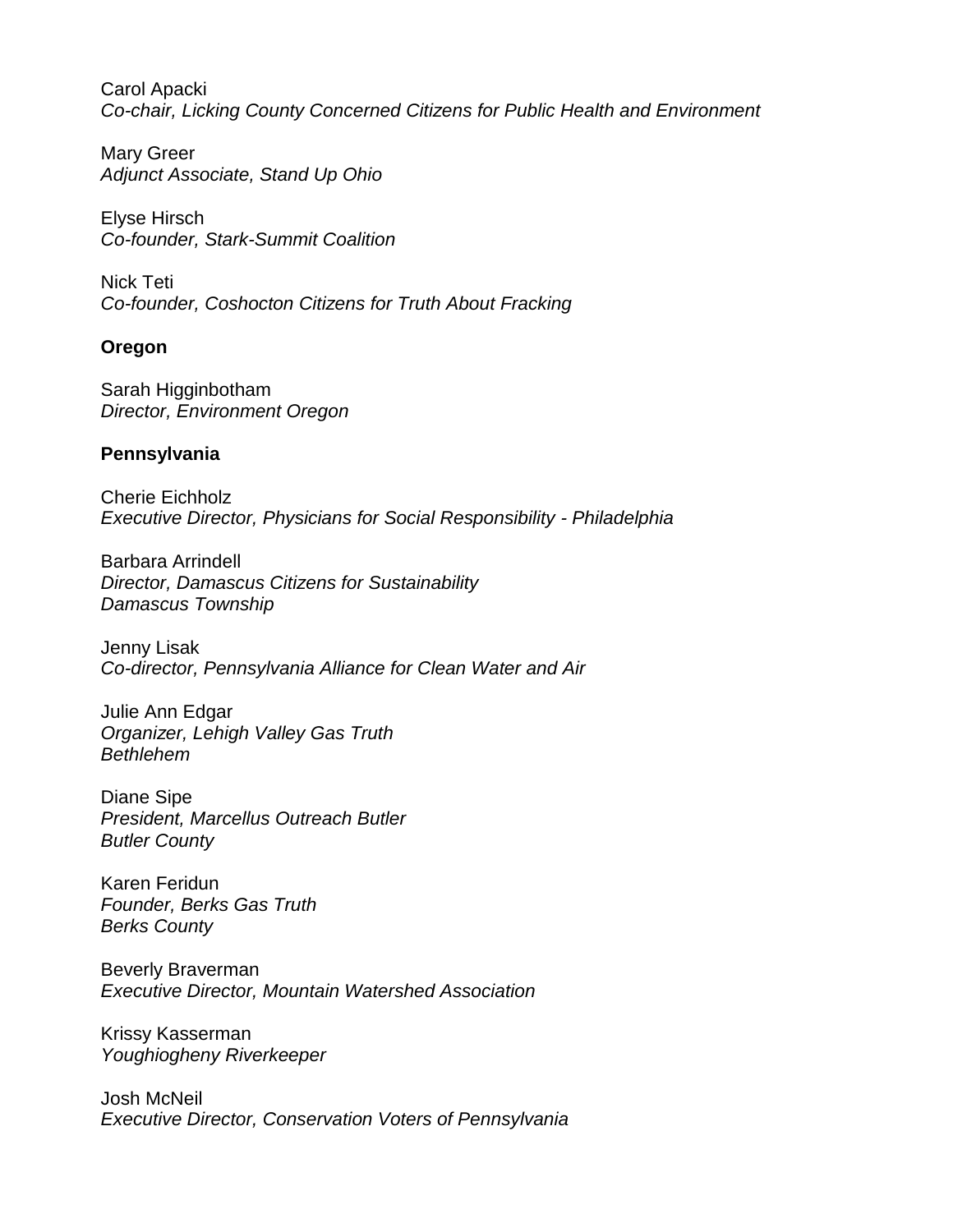James W. Abernathy *Interim President and CEO, PennFuture*

Loretta Weir *Founder and Director, Communities United for Rights and Environment*

Iris Marie Bloom *Executive Director, Protecting Our Waters*

Rebecca Roter *Chairperson, Breathe Easy Susquehanna County*

Erika Staaf *Clean Water Advocate, PennEnvironment*

Jay Sweeney *Chair, Green Party of Pennsylvania*

Briget Shields and Gloria Forouzan *Coordinating Committee, Marcellus Protest*

Jason Bell *Co-founder, Tour de Frack*

#### **Rhode Island**

Channing Jones *Program Associate, Environment Rhode Island*

# **Tennessee**

Eric Lewis *Administrator, Coalition for a Frack-Free Tennessee*

Dorene Bolze *Executive Director, Harpeth River Watershed Association Middle*

#### **Texas**

Jim Schermbeck *Director, Downwinders at Risk Dallas-Fort Worth*

Marc W. McCord *Director, FracDallas Dallas*

Alyssa Burgin *Executive Director, Texas Drought Project*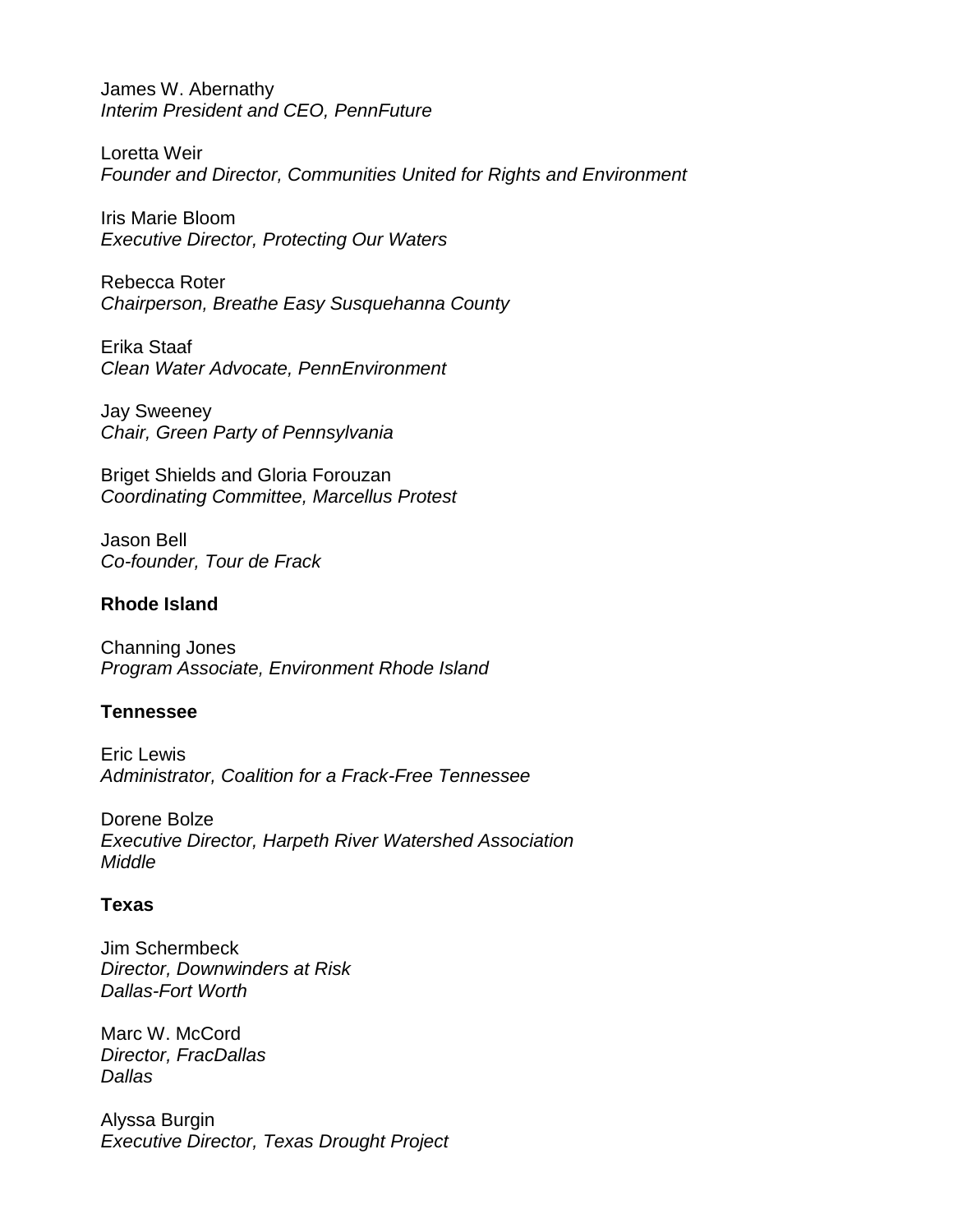Luke Metzger *Director, Environment Texas*

# **Virginia**

Sarah Bucci *Field Organizer, Environment Virginia*

# **Washington**

Katrina Rosen *Field Director, Environment Washington*

# **West Virginia**

Julie Archer *Project Manager, WV Surface Owners' Rights Organization* 

Vivian Stockman *Project Coordinator, Ohio Valley Environmental Coalition Huntington*

Sheryle A. Evasic *President, Blue Heron Environmental Network Inc. Hedgesville*

Gary Zuckett *Executive Director, WV Citizen Action Group* 

Cynthia D. Ellis *President, West Virginia Highlands Conservancy*

Wayne Woods *President, Doddridge County Watershed Association*

# **Wisconsin**

Al Gedicks *Executive Secretary, Wisconsin Resources Protection Council Tomahawk*

Patricia Popple *President, Concerned Chippewa Citizen*

Megan Severson *State Advocate, Wisconsin Environment*